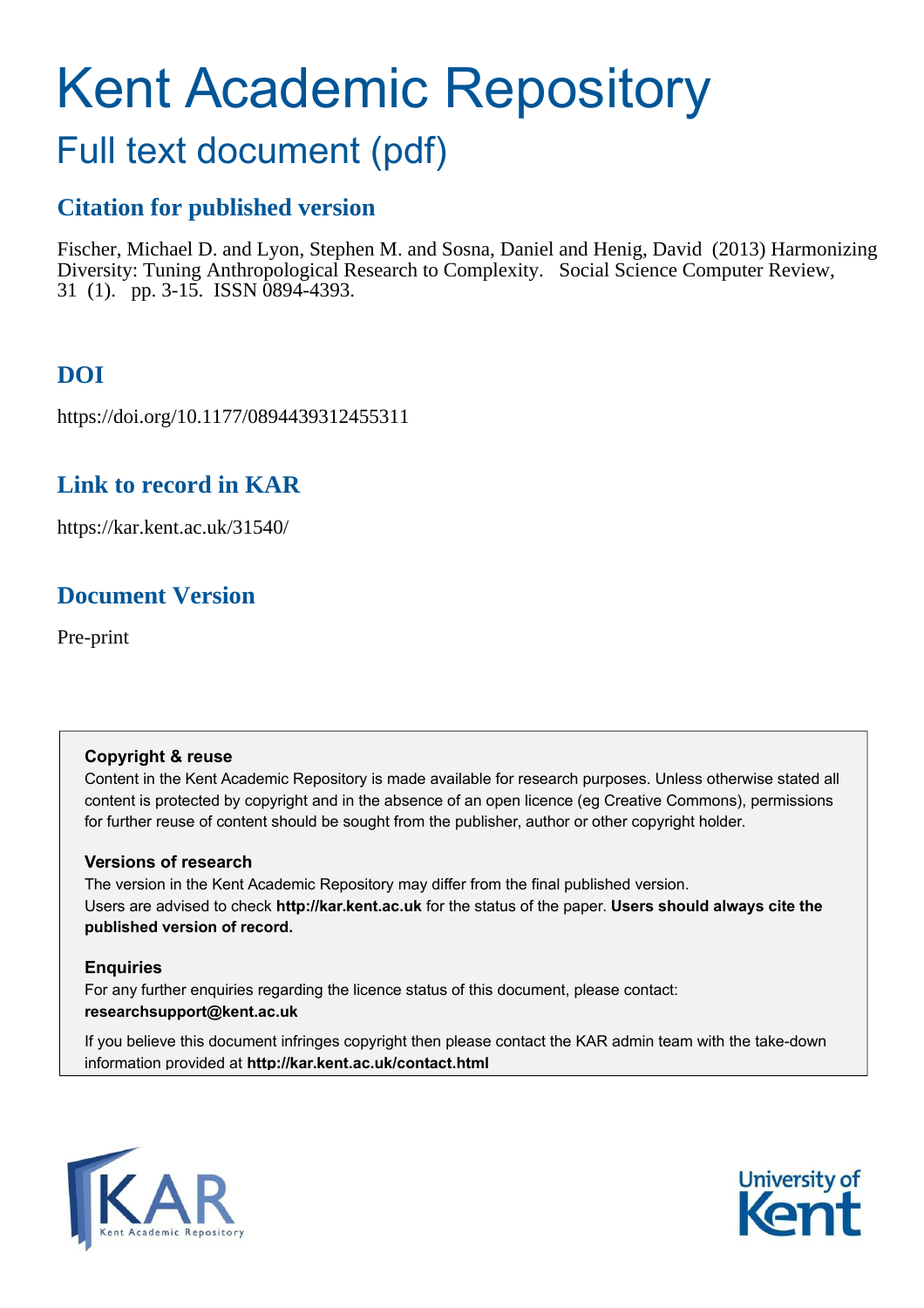#### **Harmonizing Diversity: Tuning Anthropological Research to Complexity <sup>1</sup>**

Michael Fischer, University of Kent, Canterbury UK.

Stephen Lyon, Durham University, Durham, UK

Daniel Sosna, University of West Bohemia, Plzeň, Czech Republic

David Henig, University of Kent, Canterbury UK

#### **Abstract**

The contributions in this issue of Social Science Computer Review represent a range of computational approaches to theoretical and disciplinary specializations in anthropology that reflect on and expand the future orientation and practice of the formal and comparative agenda in the context of an increasing emphasis on complexity in anthropology as a discipline. Themes covered in this issue include kinship, funerary burials, urban legends, eye tracking and looking at mode influences on online data collection. A common theme throughout the papers is examining the relationship between global emergent processes and structures and the local individual contributions to this emergence, and how the local and global contexts influence each other. We argue that unless complexity is addressed more overtly by leveraging computational approaches to data collection, analysis and theory building, anthropology and social science more generally face an existential challenge if they are to continue to pursue extended field research exercise, intersubjective productions, deep personal involvement, interaction with materiality and engagement with people whilst generating research outcomes of relevance to the world beyond the narrow confines of specialist journals and conferences.

#### **Keywords**

Anthropological methods, complex systems, cognitive science, comparison, cultural change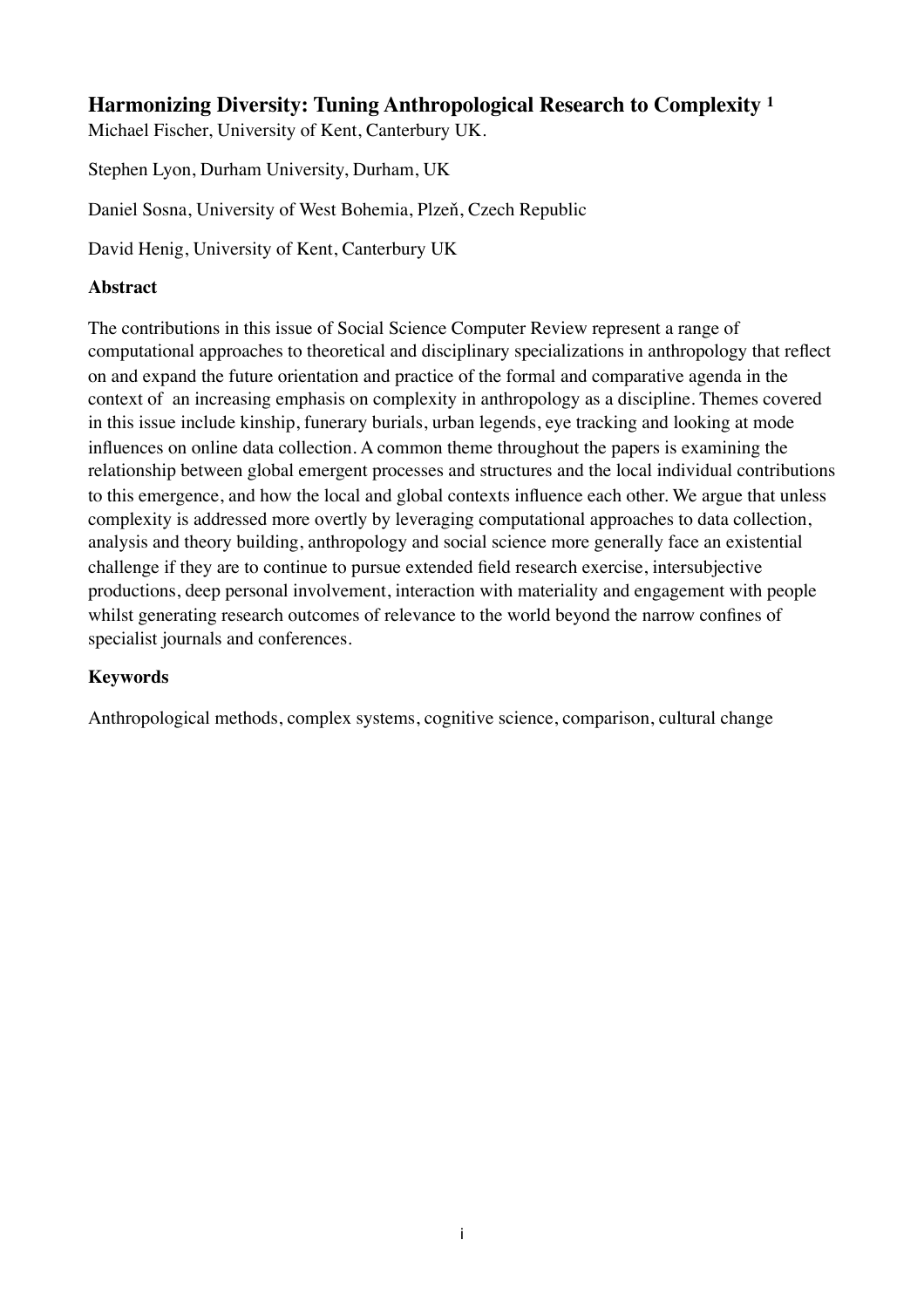#### **Introduction**

As anthropology has become theoretically and methodologically fragmented the strengths of an inherent holism, and the interdisciplinary and comparative focus of the discipline have succumbed to institutional demands for identifiable, assessable boundaries of the academic disciplines. This has made it more difficult to address profound questions about the diversity and complexity of being human and arguably constitutes a challenge to the continued relevance of anthropology and the social sciences more broadly, outside these arbitrarily defined boundaries. The papers in this issue of *Social Science Computer Review* represent a range of theoretical and disciplinary specializations in anthropology that reflect on and expand the future orientation and practice of the formal and comparative agenda in anthropology as a discipline vis-à-vis new technological and methodological advancements that are happening now and will continue to do so in the decades to come.

Many ideas considered core to the discipline of anthropology, such as 'holism' and 'comparison,' have been recently reassessed, mainly epistemologically. 'Holism' has been reinvigorated and theorized as an interconnected whole rather than analytical totalism (Parkin & Ulijaszek 2007). Comparison has been critically positioned as "the case for new, pluralistic comparative agenda" (Gingrich & Fox 2002: 18). Pluralism therefore becomes one of the binding themes of anthropological research. Such critiques of existing practice sometimes neglect to provide methods or examples of practice needed to address specific problems and provide a path for 'doing' comparative anthropology within a new holistic framework. In other words, while we embrace much of the critique of what does not work in traditional anthropology, we also want some practical ideas for how to carry out comparative research in the context of methodological and analytical pluralism and unprecedented technological development (Ellen 2010; Holy 1987).

Looking beyond anthropology, the goals of the social sciences are far from uniform or complementary. The cognate disciplines that typically get grouped together under this umbrella of 'social sciences' lack paradigmatic harmony or coherence. It is hardly surprising, then, that even within disciplinary boundaries there may be few research questions that might bind everyone around a common set of agendas. While there is much to be said for eclectic diversity, it renders some of the founding principles of the social sciences problematic. If the social sciences do indeed lack paradigms, as Kuhn (1996[1962]) suggested, and significant advances occur largely around paradigmatic revolutions, then how are the social sciences to make concrete advances which both further the disciplinary concerns *and* make valuable contributions to wider human endeavors? This issue brings together a collection of anthropological research which typifies both the diversity and coherence of a social science which, perhaps more than most, has experienced a lack of unifying theoretical and methodological guiding principles. These articles will not by themselves set anthropology on a pathway towards greater coherence, nor are we persuaded that this would be desirable. But these efforts can and do provide a powerful demonstration that it is possible to move towards greater harmony and interoperability within the discipline despite differences in specific methods or theoretical influences. The articles in this collection share a common focus on relational aspects of the social worlds in which people exist, while not reducing the content underlying interoperability between local and global viewpoints. Such a focus inevitably leads research towards complex systems which appear to exhibit both structural rules and contingent processes, properties and behaviors.

Complex systems emphasize relationships between local agents and how these interact and contribute to the collective behaviors of a system which themselves interact and forms new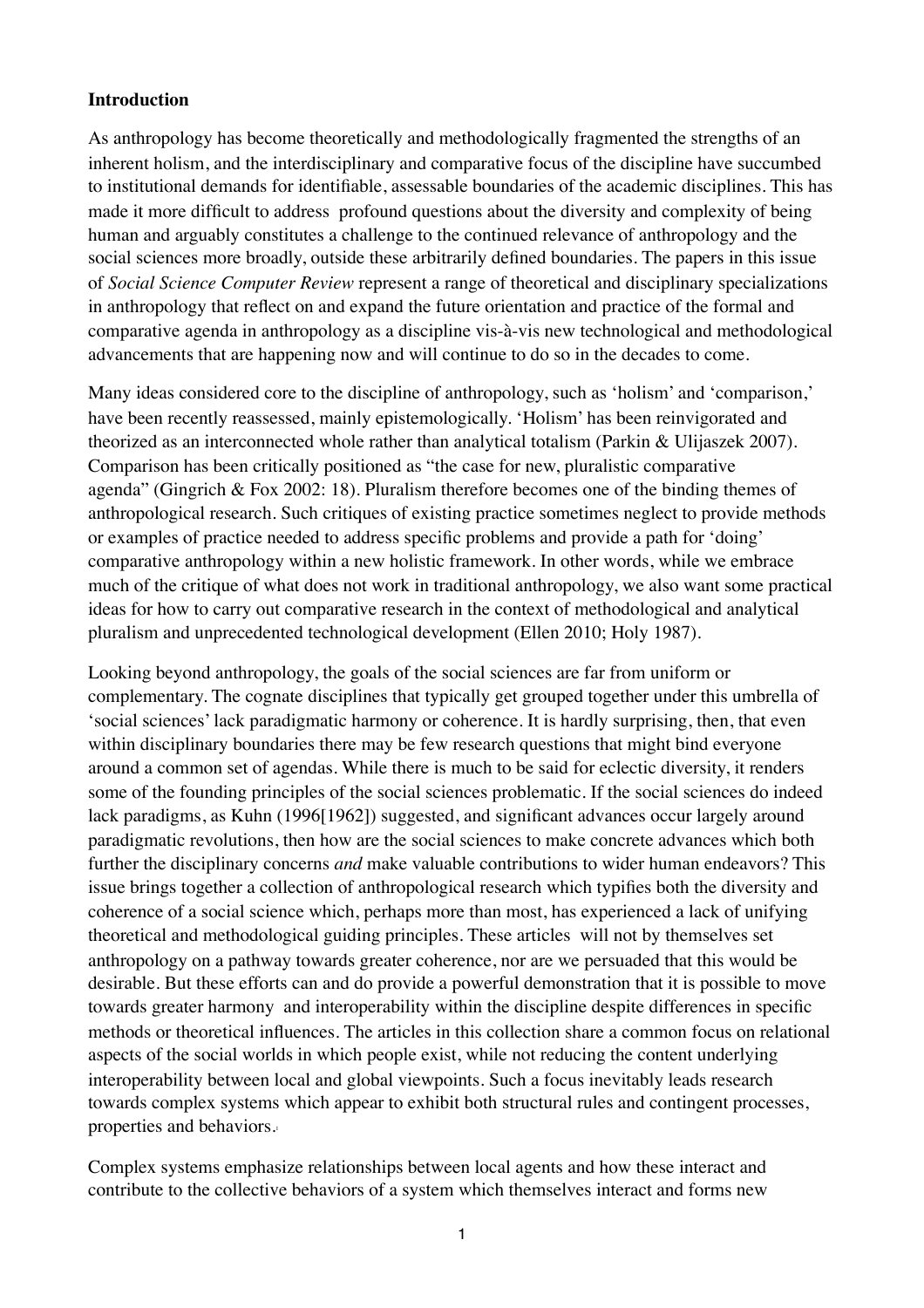relationships within local contexts. Complexity offers a pathway to consider the relationship between local and global contexts without losing local detail, history or uniqueness. Smith and Jenks (2006) employ complexity theory for a sweeping critique of the humanist critical orientation that has blossomed over the past thirty years in Sociology and Anthropology, and in this finding room for "the re-emergence of structures":

… complexity theory is beginning to formulate accounts of structural phenomena that the limited means of older paradigms could not focus or even acknowledge. The former rigidities connoted by structure [are] now reconceptualised as the selfstructuring of complex systems ... (Smith & Jenks, 2006 p.23)

Smith and Jenks are not rejecting the underlying contradictions that have nurtured the development of critical humanist approaches, but trying to move past these on the same pathway, in what they denote as "post-humanist social theory", creating a space within which critical theory can be better composited with developments in complexity theory in the sciences. As Urry notes:

[Global] complexity derives from what I have described as the dialectic of moorings and mobilities. If to express this far too simply, the social world were to be entirely moored or entirely mobile, then systems would not be dynamic or complex. But social life seems to be constituted through material worlds that involve new and distinct moorings that enable, produce and presuppose extensive new mobilities. So many more systems are complex, strangely ordered, with new shapes moving in and through space-time (Urry, 2003: 138).

A more general orientation towards leveraging complexity rather than avoiding complexity is, arguably, one of the more obvious implicit common themes within anthropology. We deal with complex phenomena which are contingent on forces exhibiting apparently high levels of variability. In part, such variability is the inevitable consequence of the level at which we carry out the analysis and so some work within anthropology demonstrates higher levels of contingent uncertainty than others, but we argue that is present in *all* anthropological research (cf. Hannerz, 1996; Lansing, 2006; Strathern, 2004 [1991]). Dealing with complexity poses challenges for researchers. Even at the dawn of ethnography Malinowski recognized that anthropology must be progressive and eclectic to advance its mission: '[t]he Ethnographer has to be inspired by the knowledge of the most modern results of scientific study' (1984 [1922]: 8). It has certainly been possible to address some aspects of complex interactional phenomena with "pen and paper" approaches, but examples of this rather quickly illustrate how demanding such exercises are. When Steward (1955) tried to argue for a systems approach to understanding cultural evolution, the lack of computational tools greatly constrained his capacity to incorporate the range of variables which he clearly understood, at a conceptual level, to be of importance. Similarly, Barth (1959), Leach (1964), Boissevain (1974), to name just a few of the eminent transactionalists in social anthropology, rapidly found limitations to what was possible in locating the unit of analysis at the level of relational transactions between individuals. The computational methods included within this issue address complexity head on in ways which we believe may be moving anthropology, and by extension cognate disciplines, not only towards greater overlap of methods, but actually towards the development of theoretical interoperability or, dare we say it, a kind of paradigmatic integration. Not integration in the sense of everyone singing in the same key, but integration in the sense that results can speak to each other, even if the underlying conceptions, methods and epistemology varies (cf. Latour et al., 2012; Fischer, 2008). To be sure, such theoretical interoperability is not yet in full evidence, either here or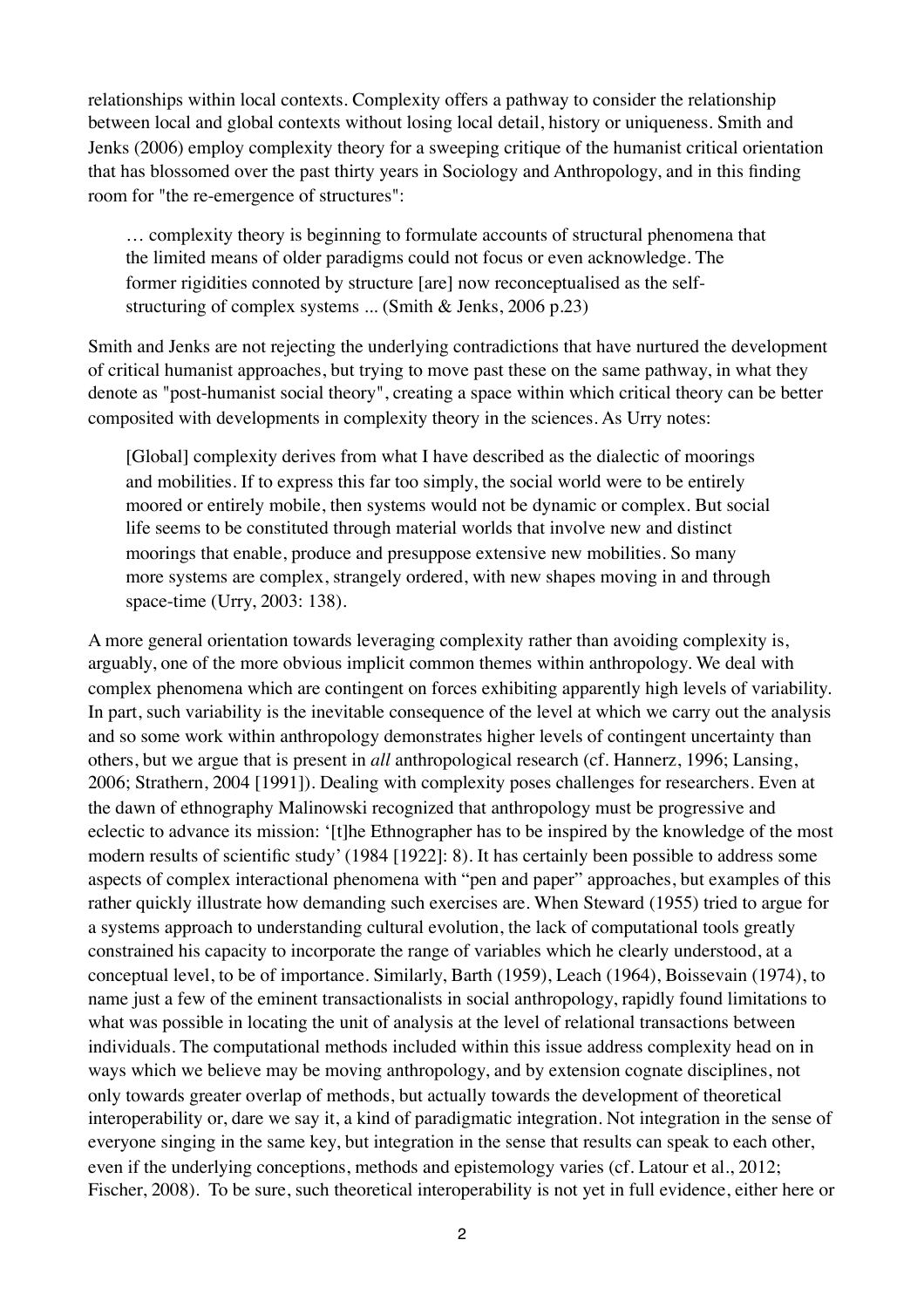in the discipline as whole (much less across the social sciences), but one of the pleasant outcomes of our focus on computational methods, has been the formation of a set of nascent theoretical ideas about complexity. It is perhaps premature to promote computational methods as a theory building tool capable of instilling interoperability between anthropological approaches, and those of other social science disciplines. Rather, in these contributions computational methods *are* theory building tools and not just tools built *for* and *by* theories.

The relationship between research tool and research concept is iterative. Arguably, the concepts probably come first, but as we develop concrete research tools, or methods, for producing data which might address the research questions triggered by the research concepts, we must necessarily identify aspects of our concepts and questions we can address by tools or methods, often driving development of new tools and methods. Questions about human origins, for example, could not be addressed using DNA until adequate tools for working with DNA were developed. The development of such tools has radically changed the possibilities for studying human origins (and indeed the origins of all life on Earth). The development of the tools came about through a process of iterative adjustments to concepts that were based on research carried out with earlier tools. We see computational tools as part of this process and in the 21<sup>st</sup> century, one that no social scientists can afford to neglect.

There are, of course, arguments for not aspiring to theoretical unity across the social sciences or even within anthropology. Without subscribing to a simplistic, or dismissive, relativistic notion of science, it is nevertheless the case that scientific research is steeped in sets of accumulated axioms which shape the interpretation of phenomena. Kuhn (1996[1962]) suggests that a chemist might come to very different conclusions about the stars than an astrophysicist, not because he or she employs different methods or applies less rigor to the study, but because of differences between axiomatic presuppositions across the disciplines. Such variation is almost certainly healthy both for science and humanity. So while it might well be more comfortable for some if anthropology were to adopt a common set of axiomatic theoretical presuppositions, it might also lead to rather repetitive and non-illuminating results. Respect for theoretical diversity does not, however, mean that computational methods become less important, for they are not merely relevant as powerful theory building tools. One of the most important contributions of computational methods, in our view, is their role as bridging agents across the social sciences and beyond. If we are not persuaded that unifying theory is inherently 'good', then we are nevertheless resoundingly persuaded that transparent practices *are.* Computational methods require levels of formalism which make them accessible and examinable by others. Where secondary or tertiary researchers come with competing theoretical preoccupations or presuppositions, the various interpretations may not be of interest, but the data can be adapted and used for multiple purposes (White & Johansen, 2005; Houseman & White, 1998; Scweitzer, 1997; Read, 2008). As the primary researcher's own theoretical concepts develop and change, computational methods again ensure that the data will have been produced and managed in ways which are explicit. Computational methods do not, and need not, necessarily result in unifying theory building, but they nevertheless serve a powerful role in promoting interdisciplinary goodness in practice.

This issue offers reflexivity along with an enthusiasm about computation and new technologies. Most of the analytical tools presented here have their roots embedded in the mid-to-late 20th century when pioneers in computation were developing new ways of efficient data collection and analysis (Hymes, 1965; Bernard & Killworth, 1975; Binford, 1966; White, 1968). Graph theory, multivariate and spatial statistics or cladistics have been around for decades but today we see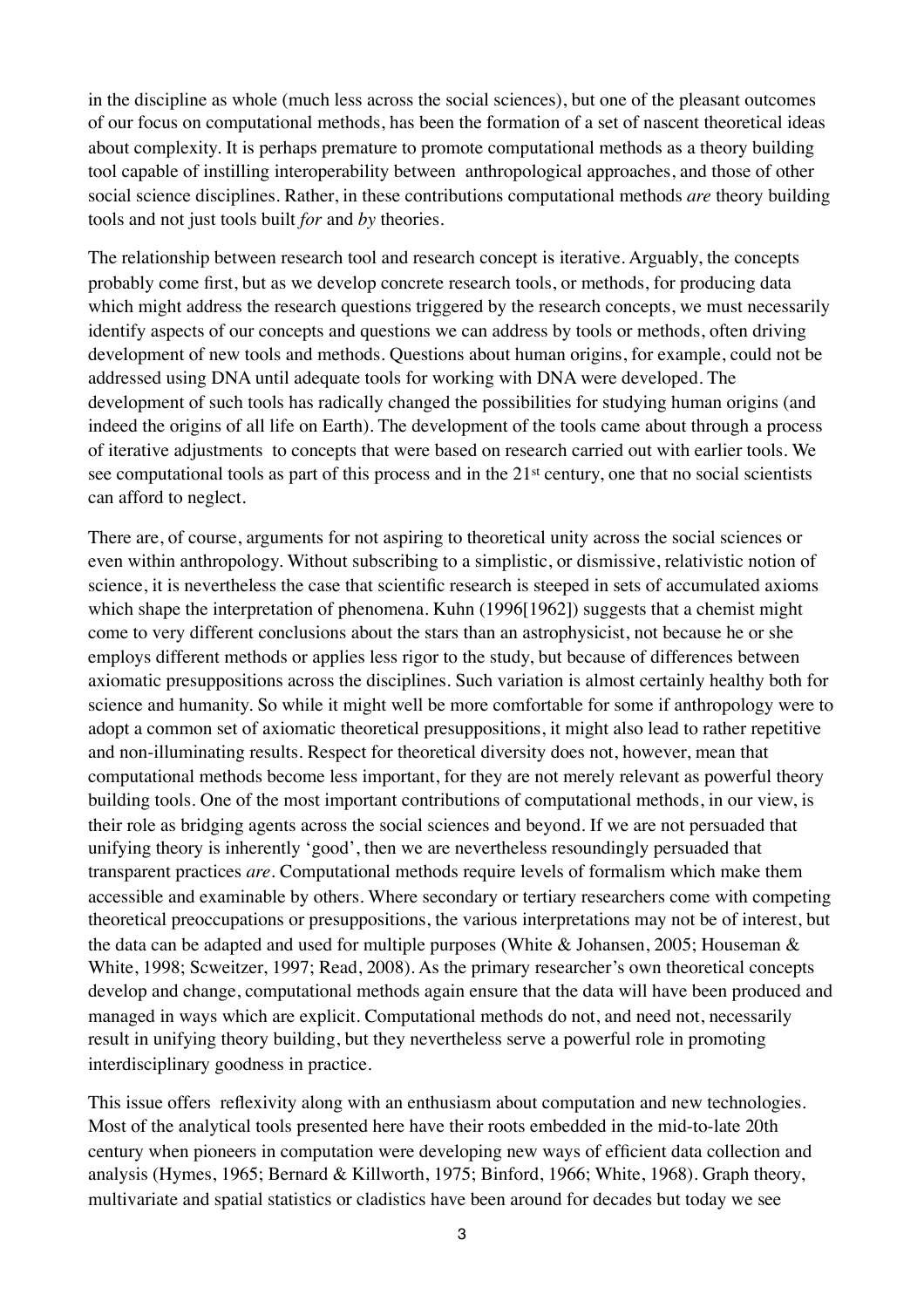unprecedented expansion of possibilities for application of these conceptual tools to social phenomena thanks to exponentially more powerful computational resources. Open-source software packages, a plethora of companies developing similar products and competing in the market enable thousands of users to participate in the production of new knowledge. Today, the main questions go beyond the potential of computation *per se* but explore new phenomena and contexts *thanks* to possibilities created by computation tools. The papers in this special issue indicate that similar questions can be tackled by different analytical tools while *different* questions can be approached with the *same* tool. This situation suggests that every scholar is exposed to a plurality of choices during the research process and she or he has to decide which tools are best suited for their problem. The decisions are made based on analytical robustness, efficiency, cost, compatibility, and other factors. The scholars who present their contributions in this issue made specific choices and did their best to answer questions about the social nature of human beings. As Carrithers (2005) suggests, anthropology is, at least in part, about the fact that things could have been otherwise. The contributions in this issue represent a specific set of tools that demonstrate the power of computation in social sciences. This quest, however, shows only the tip of the iceberg of possibilities that contemporary technologies offer and stimulates new questions about the use of old tools for new research problems and new tools for the old ones.

#### **Issue Themes**

This special issue of SSCORE examines some of the tensions between theoretical assumptions between different approaches. One of our goals is to demonstrate that such tensions are often unfounded and that by employing formal and scientific methods to research problems we can not only generate reliable data, but we can communicate those data and their analyses to researchers from other disciplines. Ultimately our goal is to ease somewhat disciplinary fragmentation and promote a broad based anthropology which approaches research design as a creative and necessary part of any project. In other words, we argue that research design must be fit for the problem rather than the disciplinary trajectory.

#### **Mathematical Anthropology**

All of the contributions in this collection rely on mathematics at a foundational level for their analyses. Read, Leaf and Fischer do this explicitly through the formal development of algebras which can be used to describe and generate kinship terminologies. Stubbersfeld and Tehrani employ methods used in cladistics to identify the simplest possible path of origin for a given set of comparisons, using mathematics that has long been employed by evolutionary biologists to provide insights and support for hypotheses when looking at species ancestry, and which has also been used extensively by textual scholars. Networks analysis is used by Lyon to look at kinship and Sosna et al. mortuary variability based on the mathematics of graph theory, while Sayer and Wienhold use statistical methods combined with GIS management to investigate the significance of spatial patterns.

#### **Cultural Evolution: A New Interdisciplinary Synthesis**

Cultural evolution has ben reformed since the 19th century. Gone are the teleological racist assumptions which were instrumental in providing part of the ideological justification for the spread of empires. Some of the papers here reflect the 21st century reformulation of an interest in how cultures evolved. Stubbersfield and Tehrani demonstrate the potential of applying an overtly biological set of methods to domains more common to folklorists. Read, Leaf and Fischer address this issue also, demonstrating that an appeal to biological explanations is unnecessary to account for indigenous formulations of kinship terminologies, even in those societies where people appeal to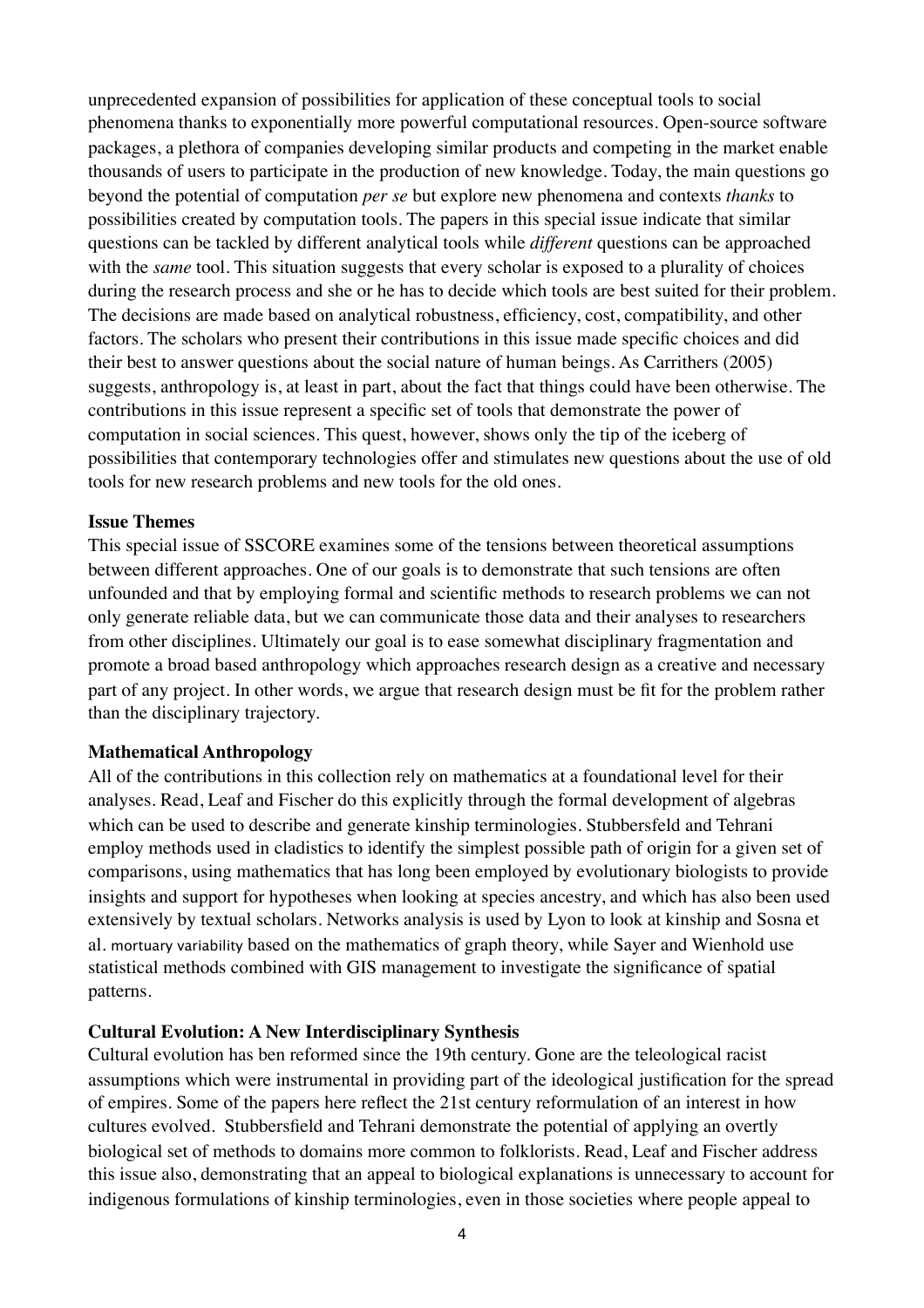biological principles as a component of their understanding of kinship itself. More obviously, the two archaeological contributions in the collection by Sosna et al. and Sayer and Wienhold, pursue classical archaeological interests using novel techniques to make sense of ancient mortuary practices. By concentrating on the relationship between space, time and social differentiation, they are able to produce detailed reconstructions of mortuary patterns over time.

#### **Cognitive Science**

In some ways, much of the debates within cognitive sciences have long been central to cultural anthropology. We seek to describe and understand how people know things and communicate things. Where we might differ from more psychologically oriented cognitive scientists is in our emphasis on the sociality implicit in cognition. Eghbal-Azar and Widlok aim to foster communication between cognitive science and anthropology by looking at the concept of culture and research methodology that crosses disciplinary boundaries. Read, Leaf and Fischer fall rather neatly within the realm of cognitive science. Their work, for example, indicates that there are remarkably few informationally efficient kinship algebras present, which we take as strong evidence that the generative kin term algebras are a useful tool for researching human cognition. Gravlee, Bernard, Maxwell and Jacobson address issues of cognition through an examination of the methodological implications of different ways of conducting free-listing exercises. Free-listing has long been an important tool in the battery of cognitive scientists looking for evidence of linguistic associations around concepts, and they argue that the results produced can demonstrate noticeable variation depending on the details of test design.

#### **Historicity**

One theme that emerges throughout a number of the papers is the extent to which it is possible to make sense of the present from historical data. Archaeological data shed light on contemporary issues and become hot political themes in their own right in certain contexts (Layton, 1994). Israel and Palestine or Ayodhya Mosque/Temple in India offer two particularly tragic examples of the ways in which archaeology has become entangled in very modern disputes. The archaeological data in this issue (Sosna et al. and Sayer and Wienhold), along with the historical data on land inheritance and marriage patterns in Pakistan (Lyon) and the attempts to construct evolutionary trajectories of myth transmission (Stubbersfield and Tehrani) all point to a clear recognition within anthropology that history is alive and well. People exist in contexts which have been shaped by histories which are constructed and re-configured as new events unfold (cf. Hirsch & Stewart, 2005). The relationships from our histories are subject to the same logical constraints as those of our contemporary social worlds. Unlike classical historians, however, anthropologists cannot count on having documents that were contemporary to our historical fellows. We must often reconstruct events from the past based exclusively on partial physical remains or the stories that living people tell of the past.

#### **Issue Contributors**

**Stubbersfield and Tehrani** apply a cultural evolutionary approach to investigate and analyze the evolution of narratives in "Expect the Unexpected? Testing for Minimally- Counterintuitive (MCI) Bias in the Transmission of Contemporary Legends. A Computational Phylogenetic Approach." Their main method for analyzing these oral narratives is based on cladistics, more commonly associated with classifying species of organisms into groups called clades based on the parsimony of all possible evolutionary trees based on selected characters of the species (or in this case 'urban legends') being grouped. The cladistics software PAUP 4.0 is used to compare different versions of an 'urban legend', "Bloody Mary", addressing the similarities and innovations in different versions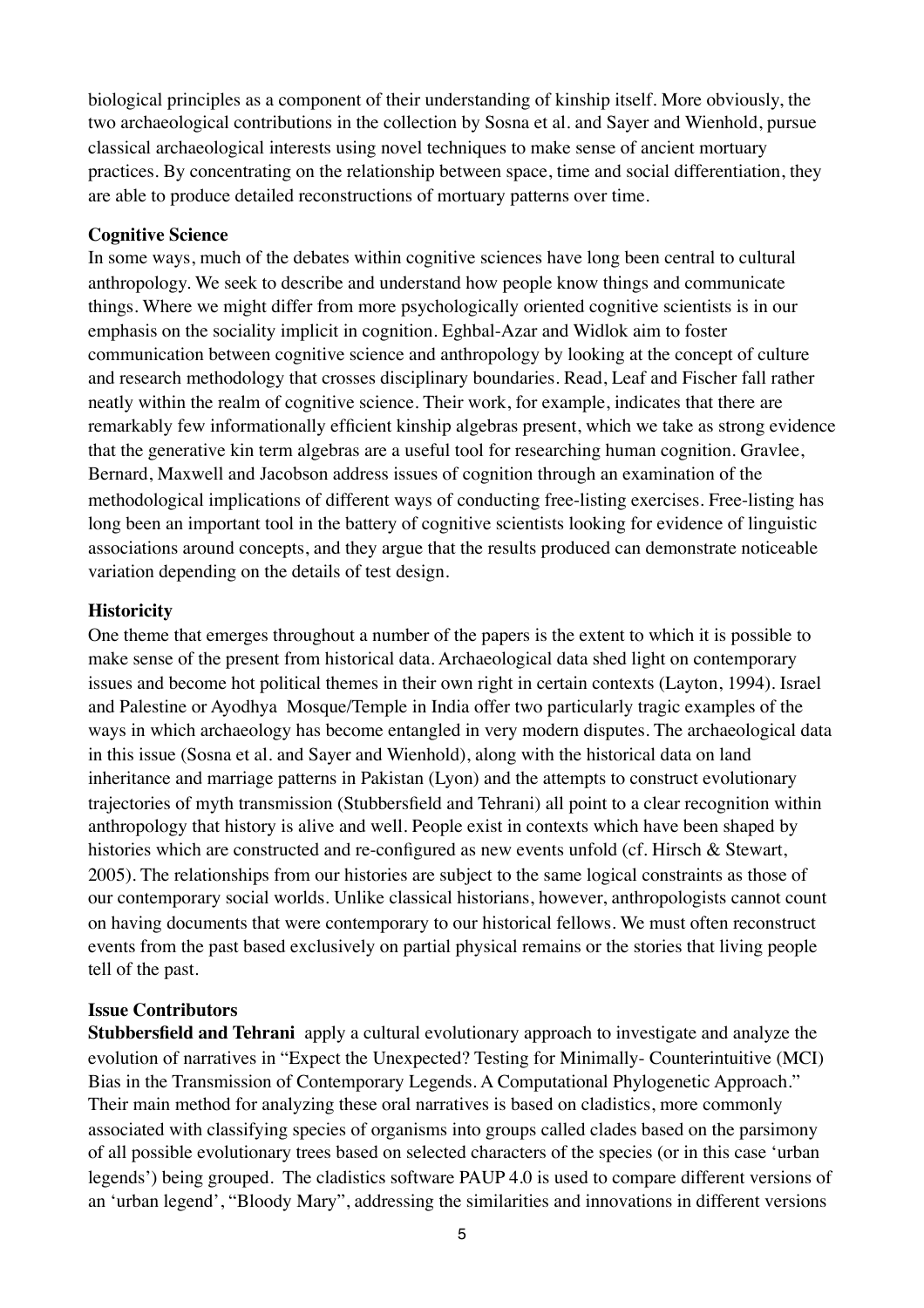of this oral narrative, and in particular, which aspects of the narrative are transmitted with fidelity. They validate their results employing a novel use of TurnItIn, software used in the academy to detect student plagiarism.

Their study demonstrates that formal evolutionary modeling and associated tools and methods are not restricted to the domain of biology for which these were developed, but are also well suited for modeling other aspects of sociocultural change. Narratives as well biological organisms change over time and the nature of this change can be examined via logic of relationships among ancestors and descendants. Modeling these changes and the search for the most parsimonious phylogenetic trees would be almost impossible without computers that have to deal with thousands or even millions of possible combinations of relations among the 'taxa'.

This evolutionary analysis of narratives focuses on the presence of counterintuitive concepts in the urban narrative 'Bloody Mary', in part following the conventions of comparative linguistics where shared innovations form the basis for reconstructing relationships between languages. The authors build upon existing scholarship indicating that counterintuitive and bizarre elements of narratives are more successfully transmitted in society. On the more general level, this research contributes to theory relating the complex interchange between human communication and cognitive processes. Narratives are transmitted variably in different contexts. By focussing the structure of the changes between variants they are able to relate the versions with each other and relate these with human cognitive processes. The fidelity of the transmission depends on the social composition of actors who participate in the transmission. Narratives performed in groups may differ from the narratives shared among two persons. This study does not get bound up in sophisticated cladistic modeling for the sake of the method or technology itself but takes advantage of these to address challenging questions about the relationship between cognition and communication.

**Lyon** explores how global patterns of marriage and inheritance interact with local decisions underlying individual marriages, and the pattern of change in this interaction over nearly centuries. In "Networks and Kinship: Formal Models of Alliance, Descent and Inheritance in a Pakistani Punjabi Village", Lyon uses Social Network Analysis powered by PAJEK and the CSAC Kinship Editor to uncover marriage and inheritance patterns in a Punjabi landlord family. In common with other papers in this issue, such as the Sosna et al. archaeological case study from the Bronze Age, the underlying logic is based on the primacy of relations. The coverage of social relationships during the period of more than two hundred years represents a challenge for classic 'pen and paper' approaches. Lyon's Punjabi study exemplifies the utility of formal analytical techniques and computer applications that enable the analyst to explore complex datasets. Lyon's approach also aims to overcome some of the issues relating to the reliability of ethnographic accounts for comparative purposes. In doing so, the author attempts to position anthropology as a truly comparative science of humanity at a time when this aspect of anthropology has lost momentum among some anthropologists resulting in greater fragmentation of the discipline (cf. Kuper and Marks 2011). As the influence of the complexity paradigm expands within anthropology permitting us to finally abandon both extreme essentialist and relativist viewpoints, comparison will be key to understanding human dynamics.

Lyon's study explores the dynamic changes in human behavior and attitudes towards marriage and inheritance. The author points at the necessity of looking at the same dataset with different tools. In this case, CSAC Kinship Editor and PAJEK provide an environment for the investigation of data patterns that can be explored with genealogical rendering packages as well. The plurality of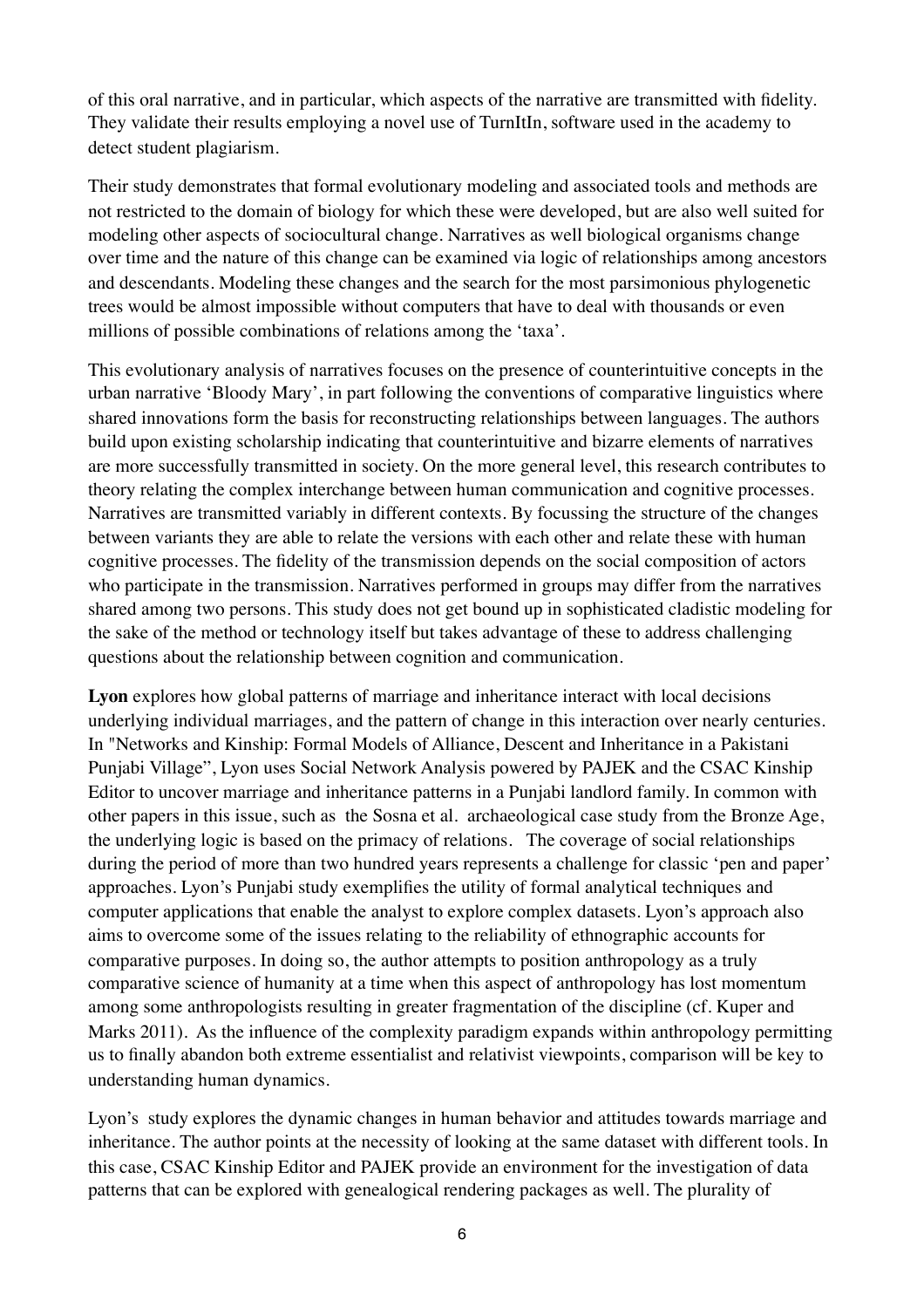approaches provides different views of the data, which stimulates a more critical set of analyses of those data. In this respect, the paper makes a significant point; that formal analyses not only produce more reliable and replicable results while capturing the contingency and dynamic character of how these were generated, but also stimulate thinking and generate new questions. Lyon shows that marital alliances and inheritance provide arenas for the negotiation of power among political groups. Different households struggle over the ownership of the land and political power in the context of Islamization of the society. The observed patterns indicate that the changes in marriage patterns affected the life of individual households as well as relationships among different political factions, which themselves then support more change.

**Sosna, Galeta, Šmejda, Sládek and Bruzek** in, "Burials and Graphs: Relational Approach to Mortuary Analysis" also undertake the investigation of mortuary practices in the past. They develop an account of the organization of an Early Bronze Age cemetery to elucidate the impact of social and temporal factors. Although the research problems of both mortuary papers are similar, the teams use different methods and computational tools to ground their formal analyses of mortuary variability. Although network analysis is becoming increasingly used in sociocultural anthropology and settlement archaeology, little attention has been given to its application to relations among the burials. The authors explore the potential of graph theory and network analysis applied to cemeteries to use a more qualitative model of relationships between graves and evaluating this model quantitatively. The authors demonstrate that the network approach provides an alternative to traditional multivariate analyses of cemeteries that integrates spatial and formal data about the nature of the dead and associated artifacts. This contrasts with Sayer and Wienhold (this issue) using GIS tools to model the differences quantitatively in terms of expected and observed distributions based on patterns grounded in a mathematical measurement of dispersion.

The study of mortuary networks aims at a simple problem; the assumed concentric pattern at the Bronze Age cemetery in the Czech Republic. Two hypotheses about the origins of the concentric pattern are formulated. The first one explains the difference between the centre and the periphery as an effect of social standing of the dead, while the latter explains the pattern as an effect of temporal change. The authors calculate various similarity and dissimilarity matrices based on spatial and artifactual data and model these sets of relationships in Social Network Analysis (SNA) software PAJEK. This approach proves to be fruitful because PAJEK allows the analysts to include both spatial and formal data and shift between the abstract space defined by the nature of burials and geographic space defined by Euclidean distances between pairs of graves. The authors reject both research hypotheses, with the analysis leading them to formulate a new model for the organization of the cemetery based on the contemporaneous use of cemetery's subsections by different corporate groups. This case study indicates that formal modeling of mortuary networks has potential to uncover patterns of social practices in the past. Further, it achieves this by linking global distributional patterns to local features of individual graves and their contents mediated by evidence human agency employed in balancing the dynamic relationship between these.

**Sayer and Wienhold**'s contribution, "A GIS-investigation of four early Anglo-Saxon Cemeteries: Ripley's K-function analysis of spatial groupings amongst graves" relates the potential of embedded spatial statistics for the investigation of mortuary patterns in four early Anglo-Saxon cemeteries in the United Kingdom. The authors employ Ripley's K-function, used for detecting deviations from spatial homogeneity of a distribution of data points, embedded within a Geographic Information Systems (GIS) application, ArcGIS 10, to analyze the relationships among the burials according to their characteristics and spatial location. This contribution builds upon long-term archaeological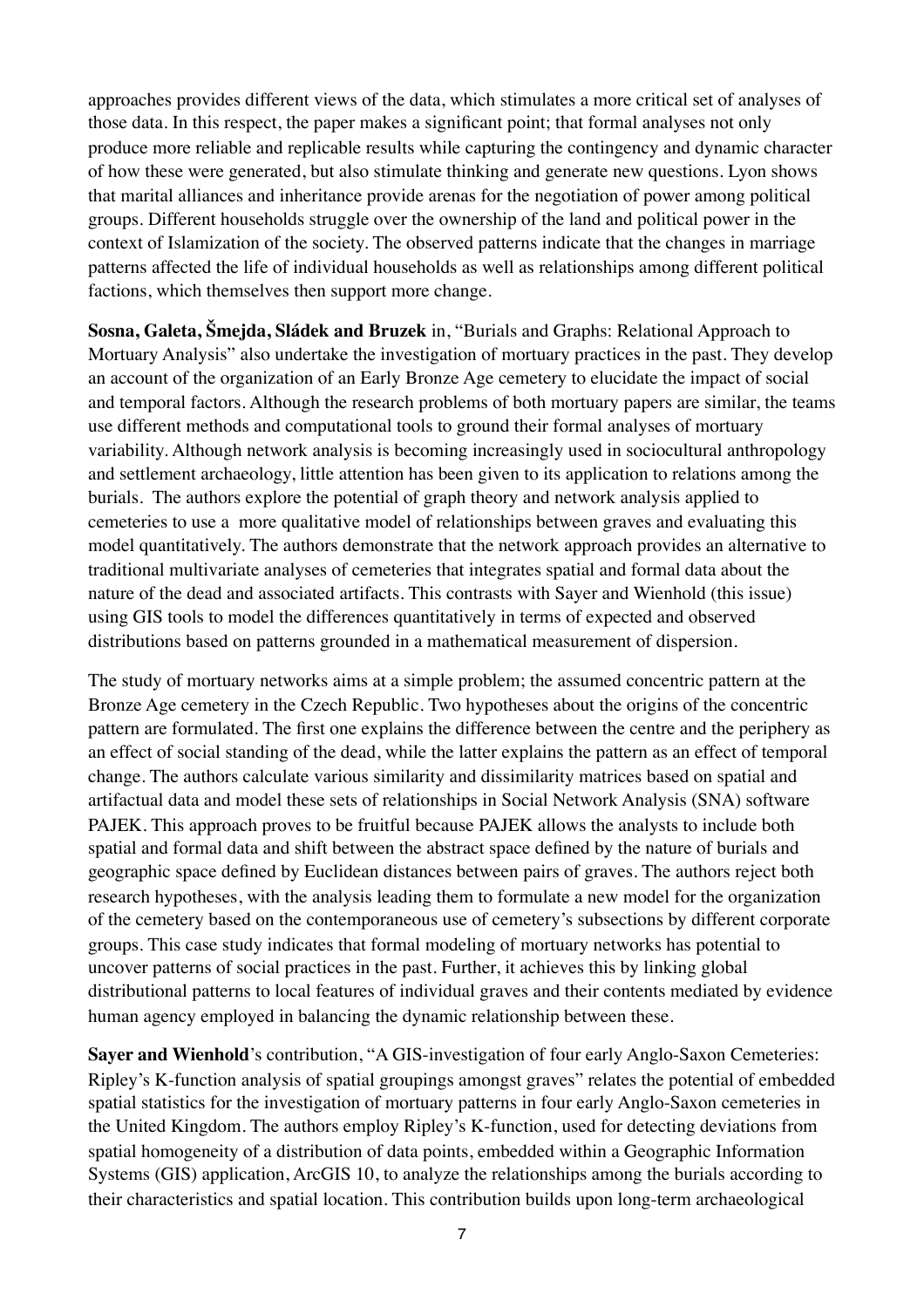interest in interpreting how the spatial organization of burial grounds carries information about mortuary practices in past societies and their social significance. They demonstrate that formal modeling of archaeological data is a powerful tool for understanding social action and values related to the disposal of the dead. GIS powered analysis based on Ripley's K-function and production of kernel densities enables the analysts not only the exploration of mortuary patterns but also formal testing of observed spatial patterns, relating the processes underlying the original choices of burial location to the overall patterns these form in the cemetery.

Early medieval cemeteries represent a good example of diversity in mortuary practices and their change over time. Sayer and Wienhold demonstrate that the material manifestation of shared cultural logic may vary. Their analysis indicates that the spatial organization of the four selected cemeteries is clustered but the clustering itself is highly variable. There are differences in the number of clusters in individual cemeteries and the density of these clusters. The authors emphasize the temporal dimension of mortuary practices, which is reflected in the data by relating to a chronology. The emphasis on temporality and importance of contextual factors in each cemetery is not just a programmatic call reflecting ideas of the authors but is based on weaving through the complex history of the particulars of the site using the results of their formal representation and testing. Ripley's K-function proved to be a useful tool for the investigation of spatial patterning at multiple scales in areas of different shapes. Their approach leverages comparison, not to attempt to form a set of invariants between the sites, but to leverage the differences to make specific interpretations relating the local positioning to the global patterns of these for each site. Generalizations are drawn not about the data patterns themselves, but relating these to the pattern of change within each site and across sites.

**Eghbal-Azar and Widlok**, in "Potentials and Limitations of Mobile Eye-Tracking in Visitor Studies: Evidence from Field Research in two German Museums", relate the interaction between human senses, cognition and subsequent experience. The authors evaluate a mobile eye-tracking (MET) device as part of an investigation into how visitors perceive and interact with museum collections. The strength of MET technology lies in its ability to infer information relating to dynamic components of visual perception. The device is mounted on the participant's head and records both eye movement and the scene within which the participant moves. This technological innovation opens new possibilities to track instantiations of human cognition under 'natural' settings less impacted by requirements posed by experimental design. Such an advantage goes directly to the heart of ethnography, which puts strong emphasis on the 'ordinary' dimension of everyday life.

The MET project presents case studies from two German museums. The researchers applied MET device combined with cued retrospective reporting and interviewing. This combination of multiple methods proved to be most fruitful way of exploring dynamic aspects of cognition relating to use of space. Widlok and Eghbal-Azar uncover evidence for several cognitive patterns that reoccur among the participants of the research and, therefore, shed light on human mental processes that are common in the study group. They relate the local events associated with user events in the museum space with the overall designed intention of how exhibits are laid out in this space. The METassociated methods provide direct evidence of how user expectations and understandings of this design relate to the original intentions, effectively providing a kind of test between 'expected' and 'observed' organization, from both the users' and designer's points of view. In particular data on the global expectations and the impact of global organization on the user can be collected and evaluated. The research opens wide potential for social scientists in a broad range of areas; for example, improving understanding of nonverbal communication by relating how participants watch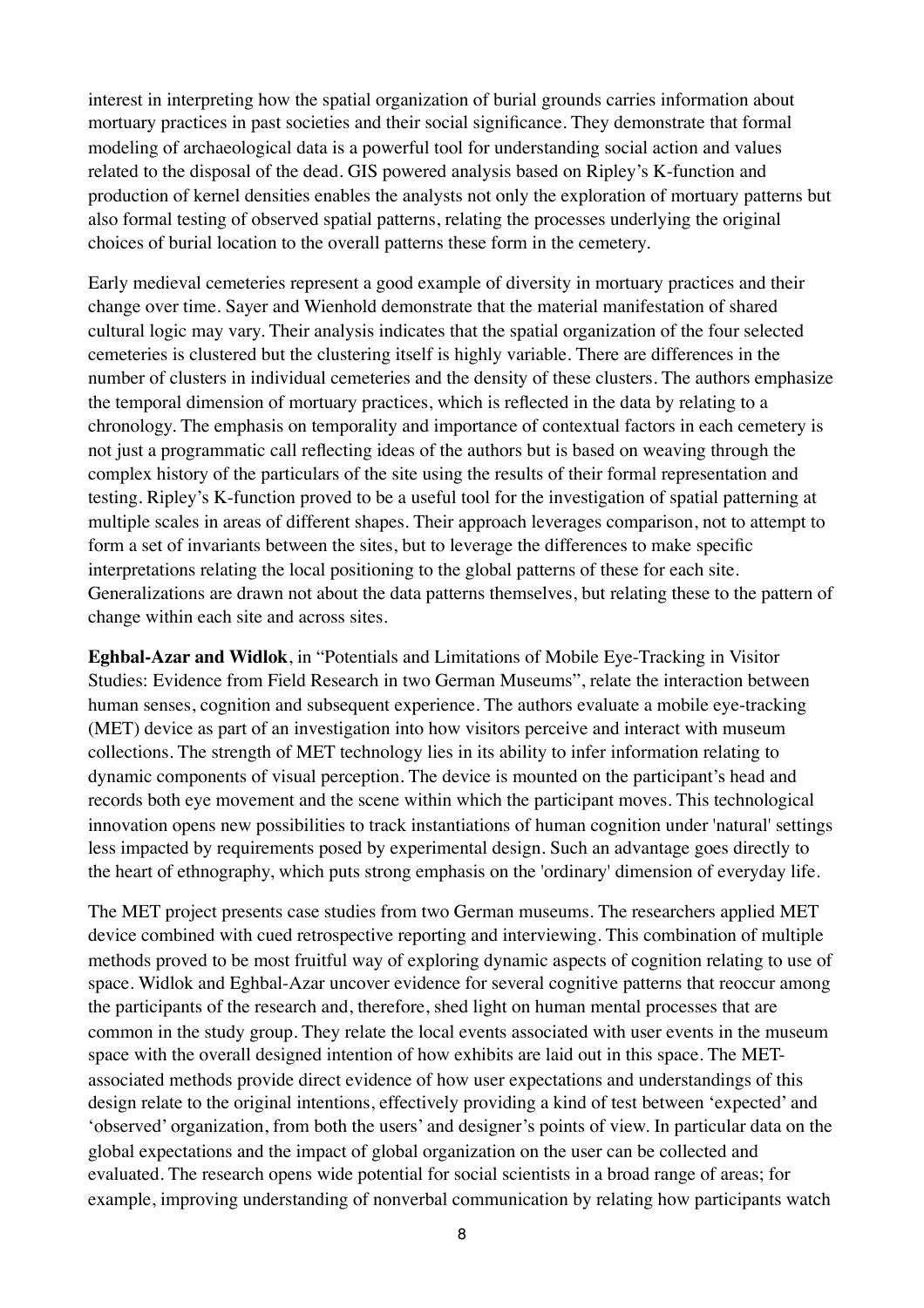each other (instead of static objects in museum exhibitions), comparing engagement between people in public spaces in different circumstances, or identifying how people engage visually in a wide range of performances of skills and productions, and these are gathered using a method that promotes comparison as they demonstrate in their study of two museums.

**Read, Leaf and Fischer** in "What are Kinship Terminologies? And Why do we Care" examine in detail the relationships between kinship terms, their terminological structure, and how these are instantiated by people, over people. This research led to developing a computer program, Kinship Algebra Expert System (KAES), that replicates the field elicitation of the terminologies, assists in the production of algebraic models of the structure of kinship terminologies and in testing these models for logical coherence. Eliciting the kin terms uses a method that avoids direct reference to genealogical or other external concepts, recorded as a graph of the terms called a kinship map. KAES generates algebras directly from the source terminology by reducing the terms and relations to a subset representing the generating terms, terms that are used to create other terms (e.g. father x brother = uncle) using only a very limited set of researcher decisions. The resulting algebra can be instantiated over a given real or model population and reproduce the full set of relationships denoted by the original terms, even though this set was reduced prior to the algebra building process; the algebra is predictive, not simply descriptive. Their approach makes no recourse to hypothetical external reference frameworks such as a genealogical grid. KAES shows, at one and the same time, how a complete kinship structure is generated from the kinship primitives and how the primitives themselves are entailed in and can be reconstructed from almost any set of reciprocal relational usages.

The KAES framework is a good example of how the results of the analysis of an ideational system can be directly introduced into subsequent models without transformation or 'tailoring' for the purpose. That is, it provides a means of representing the potentialities of a cultural system and relating these to specific contexts without performing the reductions a particular context would normally require – reductions are properties of the process of instantiation and the limitations of the domain over which the instantiation is being projected.

To our knowledge this is the first example of a predictive model of a cultural system based entirely on data consisting exclusively of relational judgments between a subset of elements in the system; a result that is not possible by looking at the behavioral data alone, nor by construction of an ideational model alone, but only by combining aspects of both in a single model. It relates local and global relations, and makes predictions about disruptions consistent with those found by Lyon et al. (2012) in examining changes in terminology by the Miskitu during a long period of cultural and material stress.

**Gravlee, Bernard, Maxwell and Jacobsohn,** in "Mode effects in free-list elicitation: comparing oral, written, and web-based data collection", evaluate gathering free-list data using the internet, comparing this to other modes of collection. Identifying how the mode of collection affects interpretation of data thus collected and what we can infer from that data in different circumstances is thus critical. Many approaches to cognitive studies use semantic domains as a conceptual construct intended to provide a frame of reference to identify how people represent and organize information. If we situate semantic domains within a complexity approach, we are concerned with identifying global patterns we can associate with the semantic domain construct with respect to local cognitive behavior on the part of individuals. Useful data in this context will help us identify what is common to people's classification and understanding of their experiences, and what is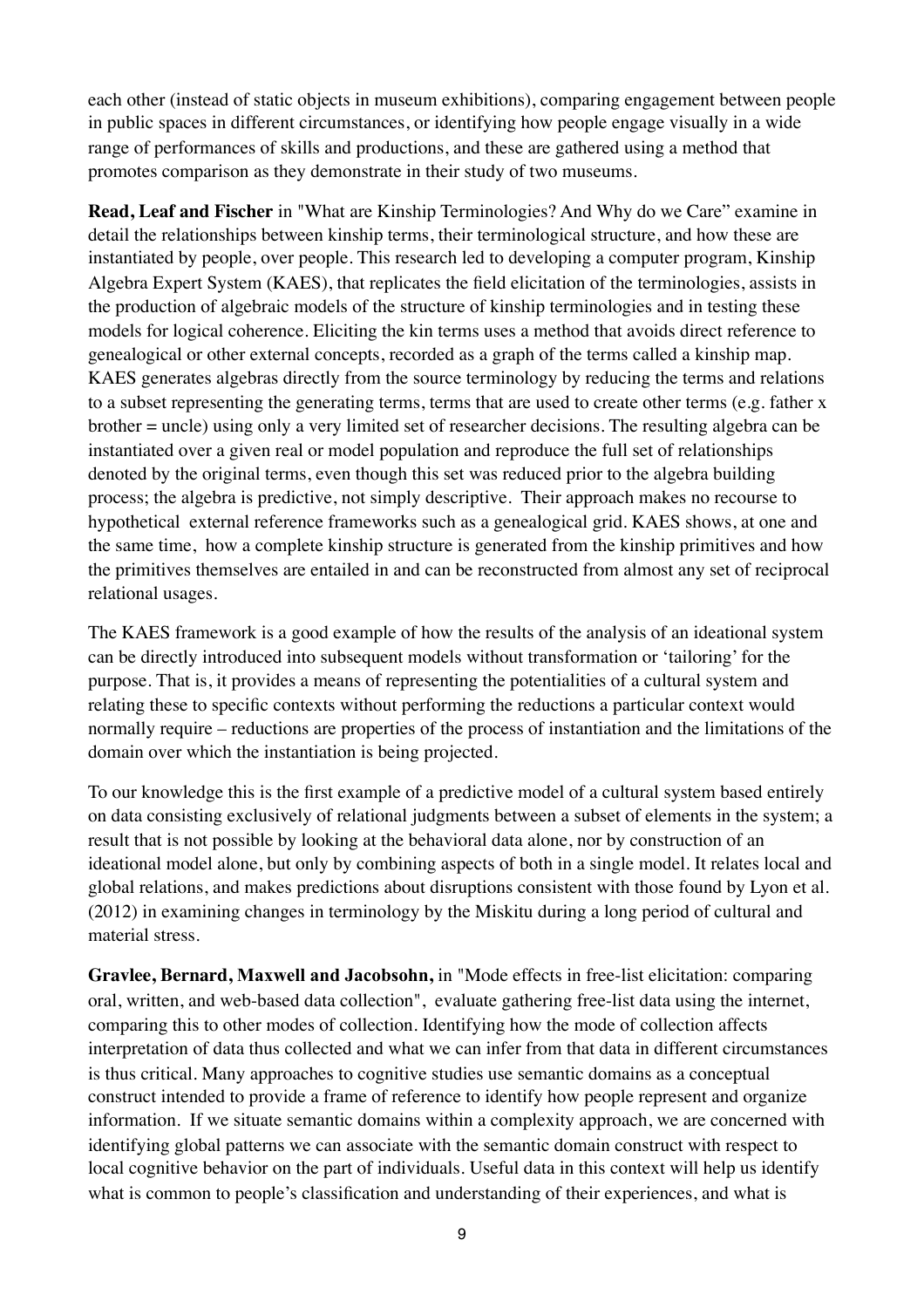idiosyncratic, and from a complexity perspective the structure of variation between what is shared (and not) by different groups of people. It is critical then that we understand how different modes of collecting data will change this variation -- what aspects of the variation is inherent in how people retain and organize information vs. the means by which the data were collected.

Free-listing is a data collection method that has been in use for many years to collect data relating to this common understanding through semantic domains. Free-listing is a semi-structured method where basically we ask, "Name all the \_s you can", sometimes adding probes to encourage more by asking, "Any more?" As the significance of any form of data is in relation to a model or conceptual framework that establishes a means to link data to whatever circumstance one is actually interested in, each mode of collection can vary in the extent to which the data must be qualified. The authors compare free-list data collected online to see if these are comparable to data collected with more conventional face-to-face interviews or self-administered paper questionnaires. Comparing free lists generated for two cultural domains, one diffuse and one well defined, they find that all three modes of collection produced the same set of salient concepts for each domain, although median list length per respondent varied across modes in response in followup probing. For the well-defined domain supplementary probes widened differences among modes but for the more diffuse domain probes erased evidence of mode effects. They conclude that collecting free lists online is viable but may yield different results from other modes of data collection, depending on the study population and attributes of the cultural domains.

#### **Conclusion**

The themes emerging from this collection of papers reflect the extent to which anthropology is concerned with relations and space between people, and with how people apply their prodigious cognitive powers to the creation, maintenance and reproduction of these. The stuff that connects people is of fundamental importance to what we do. This can be shared myths and stories, sets of kin terms, non-verbal communication, rituals around key life stage events, socially significant spaces or a host of other things. Such concerns have long figured in anthropology (e.g., Lévi-Strauss, 1949), though the extent to which it was possible to develop elaborated conceptual models of how the relations fit has been hampered by theoretical and methodological limitations. Understandably, anthropologists have used computational tools to record and make sense of these relations and this opens up new possibilities of dealing with multiple scales simultaneously. We have argued that computational methods *are* theory building tools and not just tools built *for* and *by*  theories. Our primary data are often, though not always, produced from very local phenomena. We deal with individual transactions around marriages, deaths, initiations, quotidian practices and other events but we want to extrapolate from these data to account for global structures (cf. Schweizer, 1997) and processes, or aim at deeper understanding of local phenomena. The power of computation can be extremely useful not just for searching for global trends but also deeper understanding of very specific contexts. We deal with emergent complexity that has predictive properties. Making sense of how that comes about requires tools that can cope with apparently contradictory and sometimes inconsistent levels of granularity. There can be some benefit to global reductionism which strips away the complexity to identify a handful of the salient causal forces shaping local patterns and processes (some form of Darwinian selection for example), but that is not necessarily appropriate for all research questions. How is it possible to meaningfully use data produced about local instantiations of relations in ways which both allow for local patterns and enables the development of a global viewpoint? Make no mistake, this is an existential challenge for anthropology. If anthropologists are to continue to pursue the Holy Grail implicit in the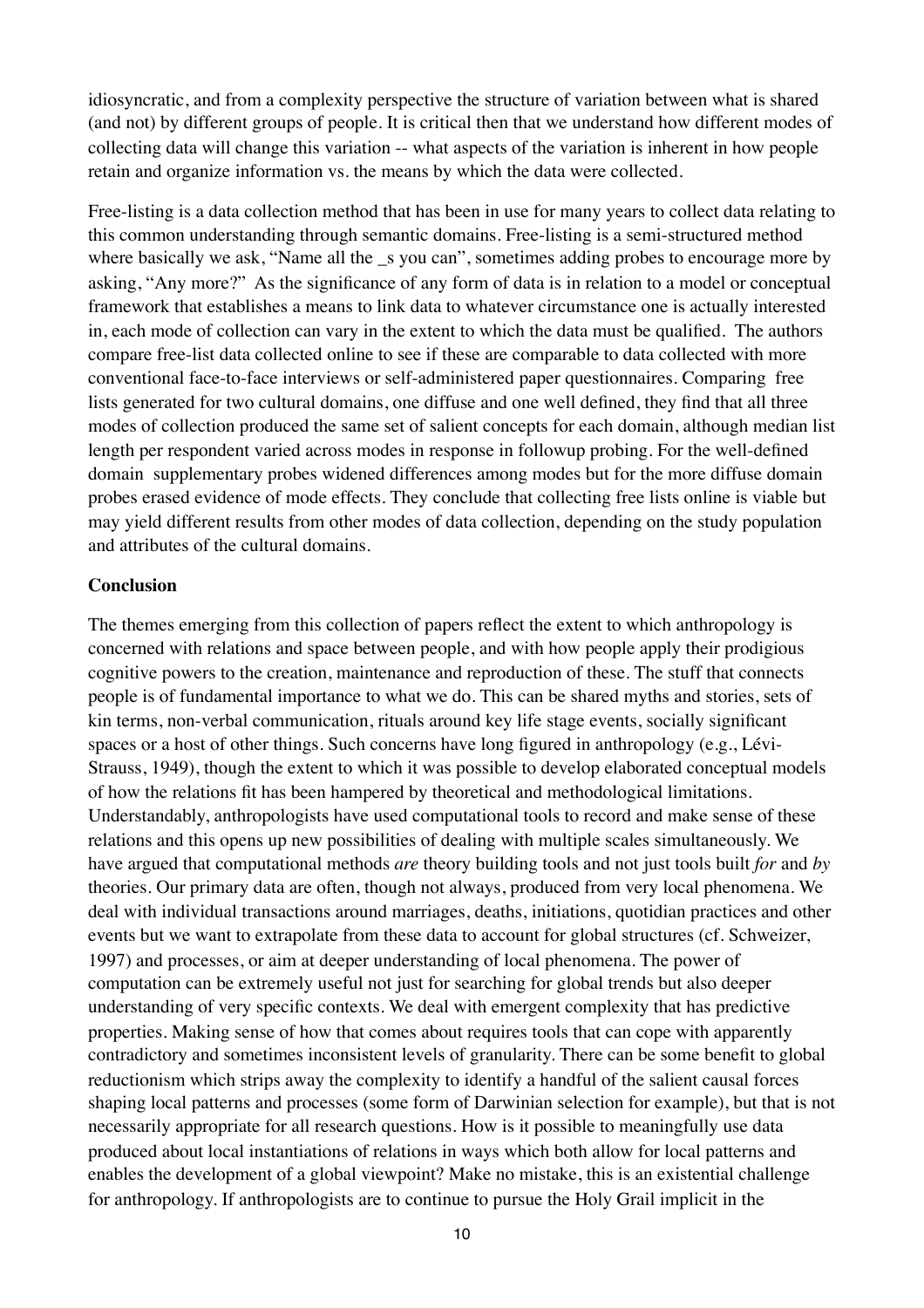extended field research exercise, complete with participant observation, intersubjective productions, deep personal involvement, interaction with materiality and engagement with people far in the past, *and* we are to generate research conclusions which are of relevance to the world beyond the narrow confines of specialist journals and conferences, then we must develop methods and theories which enable us to use those data which we argue are important in novel ways. We believe this collection of papers goes some way towards addressing this challenge and demonstrating the ways in which computational tools have a vital role to play in making anthropology more meaningful and relevant to the pressing questions of humanity.

#### **Bios**

**Michael D. Fischer** is Professor of Anthropological Sciences at the University of Kent, and Director of the Centre for Social Anthropology and Computing where he has worked on computational support for anthropology from fieldwork to publication as an Internet publishing pioneer. He can be reached at m.d.fischer@kent.ac.uk.

**Stephen M. Lyon**, Senior Lecturer in Anthropology at Durham University, UK. He is author of numerous publications on the anthropology of Pakistani politics and cultural systems and an early adopter and innovator in using the internet and other information technologies in the field. He may be reached at s.m.lyon@dur.ac.uk.

**Daniel Sosna** is an assistant professor of anthropology and a researcher in the Department of Archaeology, University of West Bohemia, Plzeň, Czech Republic and may be reached at [dsosna@ksa.zcu.cz.](mailto:dsosna@ksa.zcu.cz)

**David Henig** is Lecturer in Social Anthropology in the School of Anthropology and Conservation, University of Kent, and a research associate at the Centre for Social Anthropology and Computing. His research interests include anthropology of knowledge, social networks and sociality, and social change and disorder. He may be reached at [d.henig@kent.ac.uk.](mailto:d.henig@kent.ac.uk)

#### **Notes**

1. This special issue was borne out of an international collaboration of anthropologists committed to a four field approach and to scientific rigor in anthropological research. It was generously funded and supported by the Wenner-Gren Foundation (Gr. CONF-539) and the Society for Anthropological Sciences.

#### **Bibliography**

- Barth, F. (1959). *Political leadership among Swat Pathans* London: University of London, Athlone Press.
- Bernard, R. H., & Killworth, P. (1975). *On the Structure of Affective and Effective Sociometric Relations in a Closed Group Over Time. Technical Report BK-107-75, Office of Naval Research N00014-75-A-0417-0001, Code 452*.
- Binford, L. R., & Binford, S. R. (1966). A Preliminary Analysis of Functional Variability in the Mousterian of Levallois Facies. *American Anthropologist, 68*, 238-295.

Boissevain, J. (1974). *Friends of Friends.* Oxford: Blackwell.

Carrithers, M. (2005). Anthropology as a moral science of possibilities. *Current Anthropology*, 46(3), 433-456.